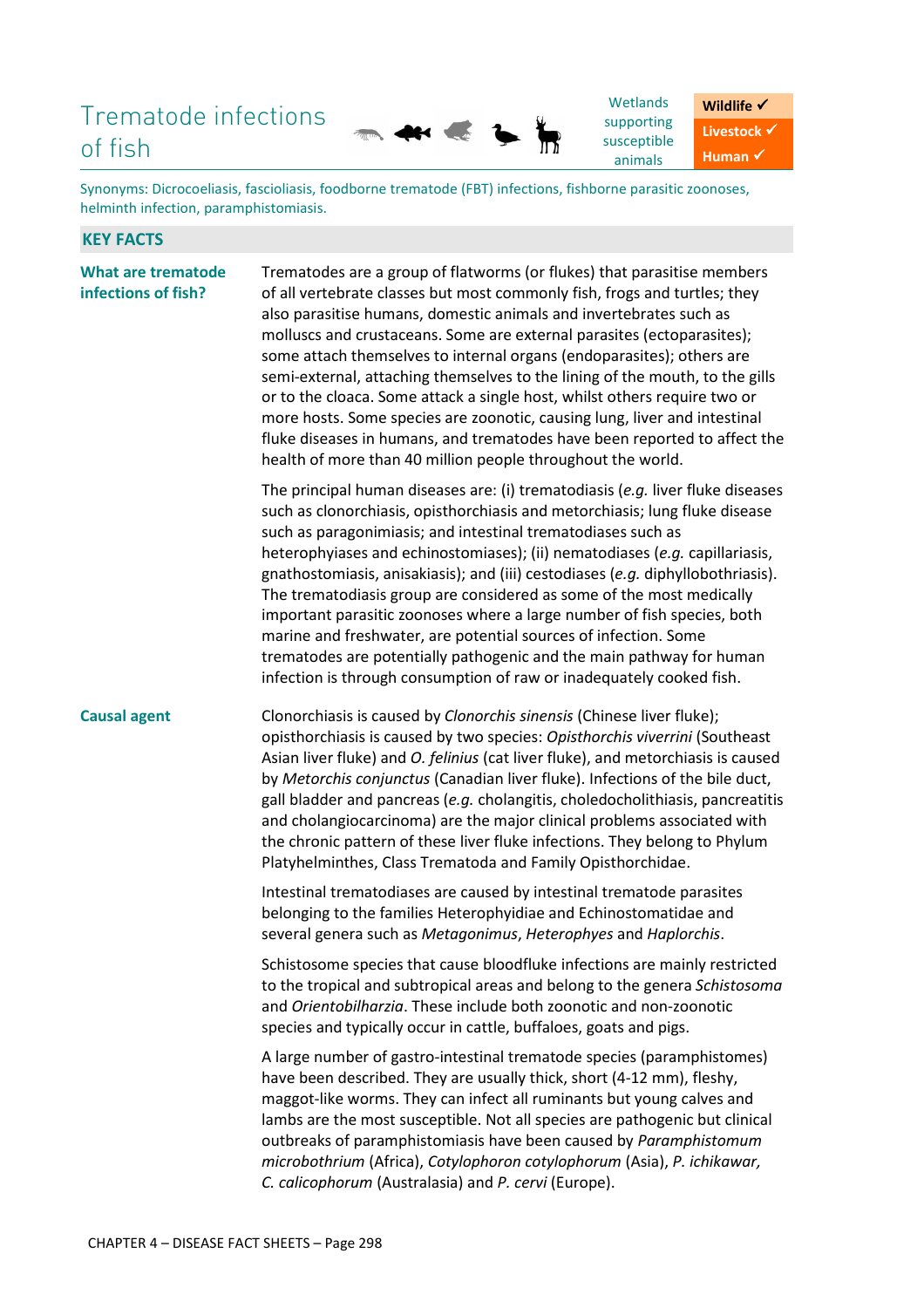**Species affected** Freshwater snails (Phylum Mollusca; Class Gastropoda) and various fish are intermediate (in some cases definitive) hosts, and human and other vertebrates such as wild animals, livestock (sheep, cattle, goats and pigs) and fowl are usually definitive hosts.

**Geographic distribution** Trematode infections have a worldwide distribution but are not notifiable OIE-listed diseases. Trematode infections are reported to affect the health of more than 40 million people throughout the world and are particularly prevalent in South East Asia and Western Pacific Regions.



**Geographic distribution of fish-borne trematode infections** 

**Environment** Trematodes have complex life cycles and part of the life cycle takes place in water (freshwater to marine water depending on the species) in both tropical and temperate zones. Habitats of secondary intermediate hosts include freshwater habitats with stagnant or slow-moving water (ponds, rivers, aquaculture, swamps and rice fields).

## **TRANSMISSION AND SPREAD**

| <b>Vector(s)</b>                                                    | Most trematodes have a lifecycle in which larval stages parasitise one or<br>more species that are different from the host of the adults. Infective larval<br>stages of the parasites include miracidium, redia, cercaria and<br>metacercaria. The vectors include molluscs (e.g. snails), fish, crustaceans<br>(e.g. crayfish and crabs), herpetafauna (e.g. frogs and snakes), terrestrial<br>arthropods (e.g. ants), wild and farmed animals (e.g. sheep, cattle, goats,<br>pigs, cervids and fowl). |
|---------------------------------------------------------------------|---------------------------------------------------------------------------------------------------------------------------------------------------------------------------------------------------------------------------------------------------------------------------------------------------------------------------------------------------------------------------------------------------------------------------------------------------------------------------------------------------------|
| How is the disease<br>transmitted to animals?                       | The transmission mechanisms of zoonotic trematodes are generally the<br>same, e.g. C. sinensis is transmitted through ingestion of trematode eggs<br>by the intermediate host (i.e. snail), followed by a free-swimming cercariae<br>encysted stage that adheres to the skin of the host fish.                                                                                                                                                                                                          |
| <b>How does the disease</b><br>spread between groups<br>of animals? | Some species attack a single host, whilst others require two or more hosts,<br>but the mechanism of spread between groups of animals is essentially the<br>same. Embryonated eggs are discharged in the biliary ducts and through                                                                                                                                                                                                                                                                       |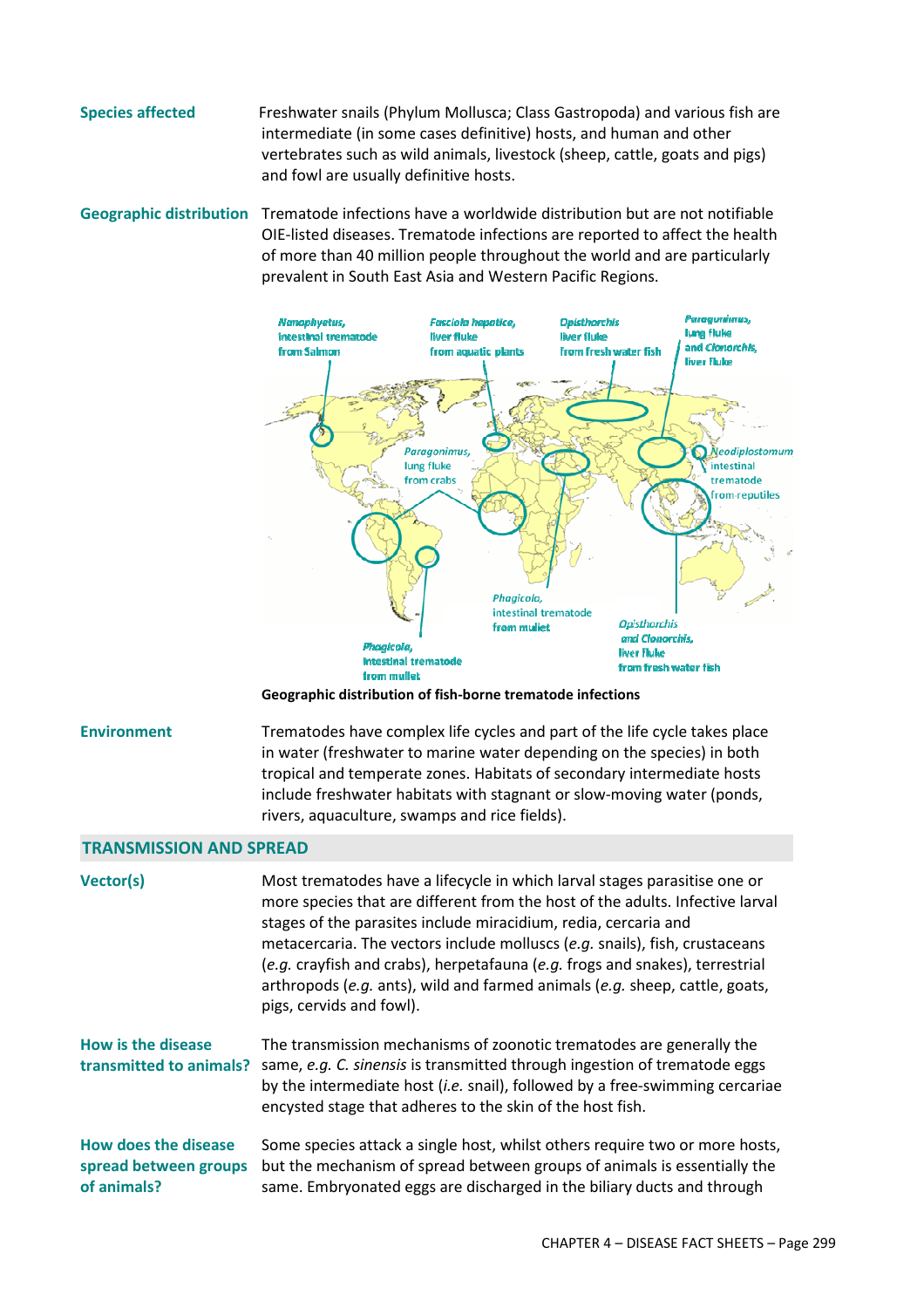the faeces and ingested by a suitable snail intermediate host where they undergo several developmental stages (sporocysts, rediae and cercariae). The cercariae are released from the snail and after a short period in a freeswimming stage in the water, they come into contact with a suitable fish where they encyst in the flesh as metacercariae.

**How is the disease**  transmitted to humans? raw, undercooked, or improperly pickled or smoked infected fish. Major The mode of transmission to the definitive host is through consumption of dietary sources of infection in Asia include the following examples: for *C. sinensis* - (i) morning congee with slices of raw freshwater fish (southern China, Hong Kong SAR) or slices of raw freshwater fish with red pepper sauce (Korea); (ii) half roasted or undercooked fish (China); (iii) raw shrimps (China). For *O. viverrini* – (i) raw fish dishes called 'Koi pla', 'Pla ra', 'Pla som', *etc*.. Men in the 25-55 year age group are a highly affected group; a contributing factor for this is the practice of men eating raw or pickled fish (usually accompanied with alcohol).

#### **IDENTIFICATION AND RESPONSE**

| <b>Field signs</b>                        | As many trematodes are endoparasites, it is difficult to diagnose the<br>infection based on gross external examination of the fish. However, heavy<br>infestation can lead to retarded growth.                                                                                                                                                                                                                                                                                                                                  |
|-------------------------------------------|---------------------------------------------------------------------------------------------------------------------------------------------------------------------------------------------------------------------------------------------------------------------------------------------------------------------------------------------------------------------------------------------------------------------------------------------------------------------------------------------------------------------------------|
| <b>Recommended action if</b><br>suspected | Notification is not mandatory since these diseases are not listed as<br>notifiable by the OIE. However, as infections are a serious concern for<br>public health, the recommendations listed in the next section should be<br>adhered to in order to protect the health of households and the local<br>communities in general. Metacercariae can persist in the fish muscle for a<br>considerable time (e.g. for weeks in dried fish, a few hours in salted or<br>pickled products) but they may be killed by adequate cooking. |
| <b>Diagnosis</b>                          | Parasitological examination, using a microscope to observe the eggs, is one<br>of the reliable techniques used to demonstrate infection; however, this<br>requires well-trained laboratory staff.                                                                                                                                                                                                                                                                                                                               |
|                                           | Several different diagnostic techniques are available for animals, such as a<br>pepsin digestion method to induce the release of metacercariae from<br>infected animals. The selection of particular techniques is determined by<br>the available resources, the type of animal/products to be analysed, the<br>organ suspected to be infected, the training and experience of the<br>inspector and the degree of certainty required by any inspections.                                                                        |

#### **PREVENTION AND CONTROL IN WETLANDS**

**Environment** It is important to ensure that proper hygiene measures are followed to prevent human waste entering, and contaminating, the environment.

**Aquaculture** Actions should be directed, firstly, at prevention of the disease in the fish population. Basic farm biosecurity such as good farm hygiene and good husbandry practices, good water quality management, proper handling of fish to avoid stress, regular monitoring of health status, good record keeping (gross and environmental observations and stocking records including movement records of fish in and out of aquaculture facilities). Following these good general practices helps maintain healthy fish.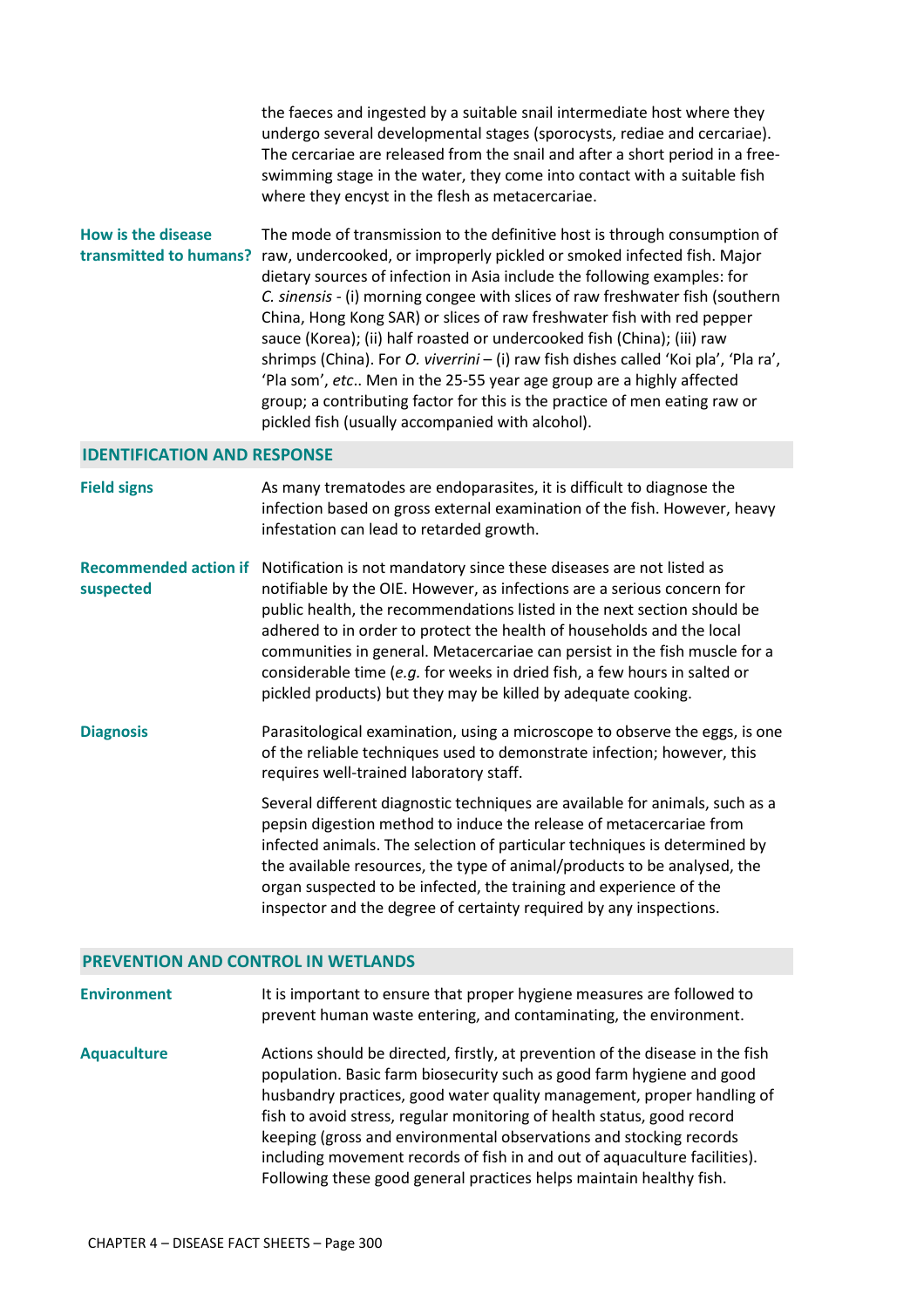|                                                 | Use of a hazard analysis and critical control points (HACCP) approach to<br>fish pond management focussing on water supply, fish fry, fish feed and<br>pond conditions will help to eliminate contamination of ponds with<br>parasite eggs and snail vectors.                                                                                                                                                                                                                                                                                                                                                                                                                                                                                                                                                                                                                                                                                                        |  |  |  |
|-------------------------------------------------|----------------------------------------------------------------------------------------------------------------------------------------------------------------------------------------------------------------------------------------------------------------------------------------------------------------------------------------------------------------------------------------------------------------------------------------------------------------------------------------------------------------------------------------------------------------------------------------------------------------------------------------------------------------------------------------------------------------------------------------------------------------------------------------------------------------------------------------------------------------------------------------------------------------------------------------------------------------------|--|--|--|
|                                                 | Irradiation of fish to control infectivity of metacercariae may be considered<br>but economic cost and consumer acceptance may be limiting factors.                                                                                                                                                                                                                                                                                                                                                                                                                                                                                                                                                                                                                                                                                                                                                                                                                  |  |  |  |
|                                                 | A number of farm management measures can minimise or prevent the<br>spread of trematode infections. These include:<br>Control of molluscan intermediate hosts can be carried out through:<br>responsible use of chemical molluscicides, environmental<br>manipulation (e.g. 'weed' control) and the use of molluscophagous<br>fish.<br>Design the farm in such a way that contamination with human faecal<br>u,<br>matter is avoided.<br>The traditional practice of building latrines above carp ponds with<br>u,<br>direct droppings of fresh faeces and using night soil as fertilisers<br>should be avoided as these will help to maintain the infection in<br>cultured fish populations.<br>Avoid the use of water plants as feed (for herbivorous species) if there<br>ш<br>is a risk of such plants being contaminated with human faecal matter.<br>Consider carefully the use of wild fish as feed and make sure they are<br>U,<br>prepared properly if fed. |  |  |  |
| Wildlife                                        | Minimise the contact between human waste and wild animals.                                                                                                                                                                                                                                                                                                                                                                                                                                                                                                                                                                                                                                                                                                                                                                                                                                                                                                           |  |  |  |
| <b>Human</b>                                    | Intensive health education should be carried out to emphasise the need to<br>consume only cooked fish, the risks of eating raw fish and the importance<br>of environmental sanitation.                                                                                                                                                                                                                                                                                                                                                                                                                                                                                                                                                                                                                                                                                                                                                                               |  |  |  |
| <b>IMPORTANCE</b>                               |                                                                                                                                                                                                                                                                                                                                                                                                                                                                                                                                                                                                                                                                                                                                                                                                                                                                                                                                                                      |  |  |  |
| <b>Effect on wildlife</b>                       | Whilst most wild animals are host to some endoparasitic organisms such as<br>trematodes, the impact of these parasites is usually minimal. Negative<br>impacts on individual animals are only noticed at high parasite loads and<br>even then population level impacts are generally low.                                                                                                                                                                                                                                                                                                                                                                                                                                                                                                                                                                                                                                                                            |  |  |  |
| <b>Effect on Agriculture</b><br>and Aquaculture | Losses to livestock and fish farmers through mortalities are generally low.                                                                                                                                                                                                                                                                                                                                                                                                                                                                                                                                                                                                                                                                                                                                                                                                                                                                                          |  |  |  |
| <b>Effect on humans</b>                         | Significant impact on public health, with about 40 million people<br>reportedly infected with trematodes; high prevalence in South East Asia<br>and Western Pacific Regions.                                                                                                                                                                                                                                                                                                                                                                                                                                                                                                                                                                                                                                                                                                                                                                                         |  |  |  |
| <b>Economic importance</b>                      | Infections in farmed fish are usually subclinical. However, subclinical<br>infections may be important economically leading to retarded growth and<br>reduced productivity. Infected animals can also become more susceptible<br>to other infections. In livestock, significant costs are involved in control and<br>treatment of infected animals.                                                                                                                                                                                                                                                                                                                                                                                                                                                                                                                                                                                                                  |  |  |  |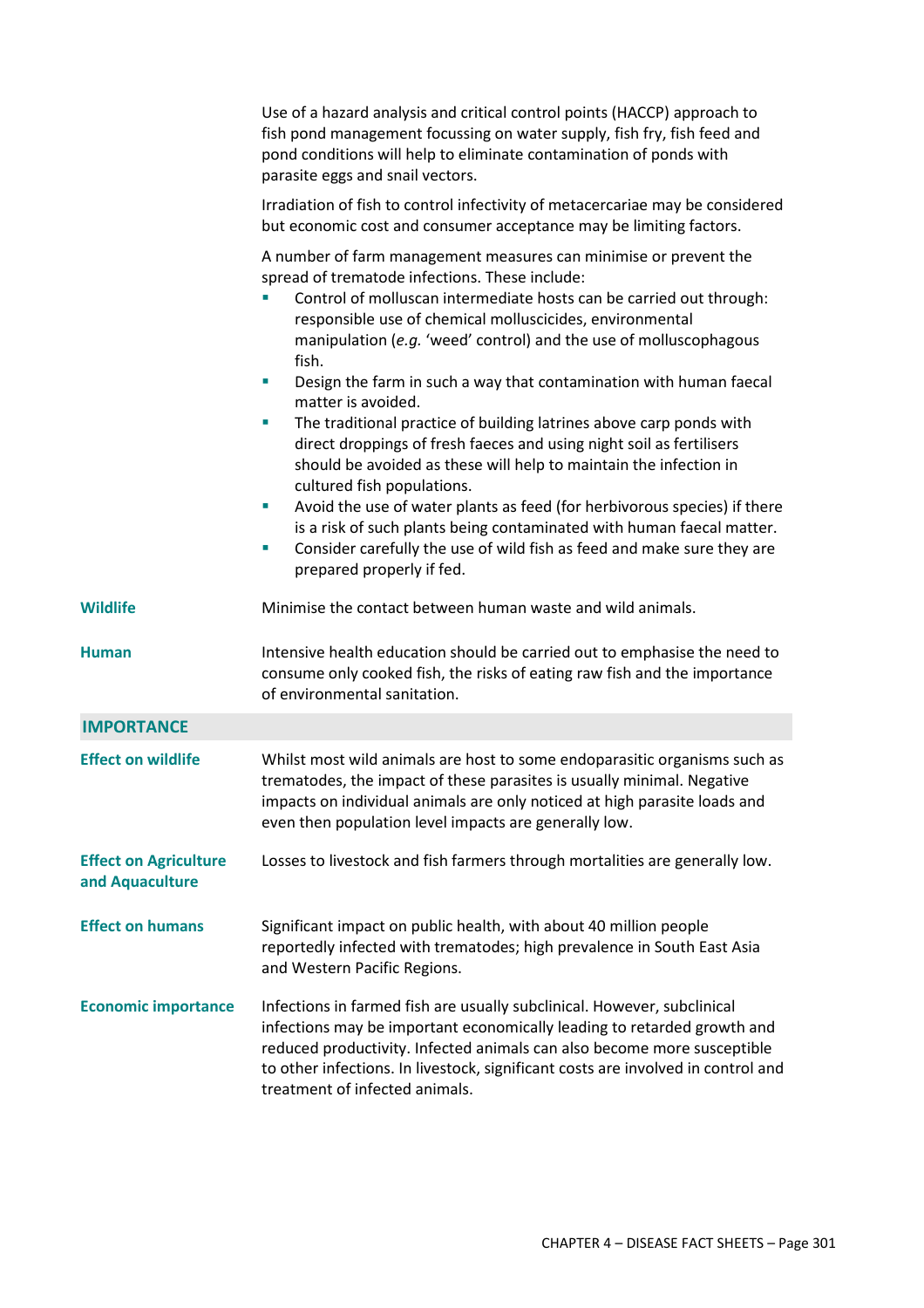# **FURTHER INFORMATION**

| <b>Useful publications and</b><br>websites | □ Chai, J.Y., Murrell, D.K. & Lymbery, A.J. (2005). Fish-borne parasitic zoonoses:<br>status and issues. International Journal for Parasitology, 35: 1233-1254.                                                                                                              |
|--------------------------------------------|------------------------------------------------------------------------------------------------------------------------------------------------------------------------------------------------------------------------------------------------------------------------------|
|                                            | □ Sripa, B., Kaewkes, S., Sithithaworn, P., Mairiang, E., Laha, T., Smout, M.,<br>Pairojkul, C., Bhudhisawasdi, V., Tesana, S., Thinkamrop, B., Bethony, J.M.,<br>Loukas, A. & Brindley, P.J. (2007). Liver fluke induces cholangiocarcinoma.<br>PLoS Medicine, 4 (7): e201. |
|                                            | □ Sripa, B. (2008). Concerted action is needed to tackle liver fluke infections in<br>Asia. PLoS Neglected Tropical Diseases, 2 (5): e232.                                                                                                                                   |
|                                            | $\Box$ Kabata, Z. (1985). Parasites and disease of fish cultured in the tropics. (1 <sup>st</sup><br>Ed.). 318p.                                                                                                                                                             |
|                                            | □ The World Health Organization (WHO)/Food and Agriculture Organization<br>(FAO). Food-borne trematode infections in Asia. Report on Joint WHO/FAO<br>Workshop (2002). 55p.<br>whqlibdoc.who.int/wpro/2004/RS_2002_GE_40(VTN).pdf [Accessed March                            |
|                                            | 2012].                                                                                                                                                                                                                                                                       |
|                                            | □ The World Health Organization (WHO). Control of food-borne trematode<br>infections. WHO Technical Report (1995) No. 849. 157p.                                                                                                                                             |
|                                            | whqlibdoc.who.int/trs/WHO TRS 849 (part1).pdf [Accessed March 2012].                                                                                                                                                                                                         |
|                                            | □ Food and Agriculture Organization (FAO) /Network of Aquaculture Centres in                                                                                                                                                                                                 |
|                                            | Asia-Pacific (NACA)/The World Health Organization (WHO) study group (1997).                                                                                                                                                                                                  |
|                                            | Food safety issues associated with products from aquaculture. WHO                                                                                                                                                                                                            |
|                                            | Technical Report Series, No. 883. 56p.                                                                                                                                                                                                                                       |
|                                            | www.who.int/foodsafety/publications/fs management/en/aquaculture.pdf                                                                                                                                                                                                         |
|                                            | [Accessed March 2012].                                                                                                                                                                                                                                                       |
|                                            | D Wetlands International. Wetlands & water, sanitation and hygiene (WASH) -                                                                                                                                                                                                  |
|                                            | understanding the linkages (2010).                                                                                                                                                                                                                                           |
|                                            | http://www.wetlands.org/WatchRead/Currentpublications/tabid/56/mod/157                                                                                                                                                                                                       |
|                                            | 0/articleType/downloadinfo/articleId/2467/Default.aspx [Accessed March                                                                                                                                                                                                       |
|                                            | 2012].                                                                                                                                                                                                                                                                       |
|                                            | □ Food and Agriculture Organization (FAO). Parasites, infections and diseases of                                                                                                                                                                                             |
|                                            | fishes in Africa. CIFA Technical Paper (1996) No. 31, 220p.                                                                                                                                                                                                                  |
|                                            | www.fao.org/docrep/008/v9551e/V9551E00.HTM [Accessed March 2012].                                                                                                                                                                                                            |
|                                            | <b>The Hansen, J. &amp; Perry, B. (1994). The epidemiology, diagnosis and control of</b>                                                                                                                                                                                     |
|                                            | helminth parasites of ruminants. FAO Document repository.                                                                                                                                                                                                                    |
|                                            | www.fao.org/wairdocs/ILRI/x5492E/x5492e00.htm#Contents [Accessed March<br>2012].                                                                                                                                                                                             |
|                                            | D Over, H. J., Jansen, J. & van Olm, P. W. (1992). Distribution and impact of                                                                                                                                                                                                |
|                                            | helminth diseases of livestock in developing countries. FAO Document                                                                                                                                                                                                         |
|                                            | repository.www.fao.org/DOCREP/004/T0584E/T0584E00.htm#TOC [Accessed                                                                                                                                                                                                          |
|                                            | March 2012].                                                                                                                                                                                                                                                                 |
|                                            |                                                                                                                                                                                                                                                                              |